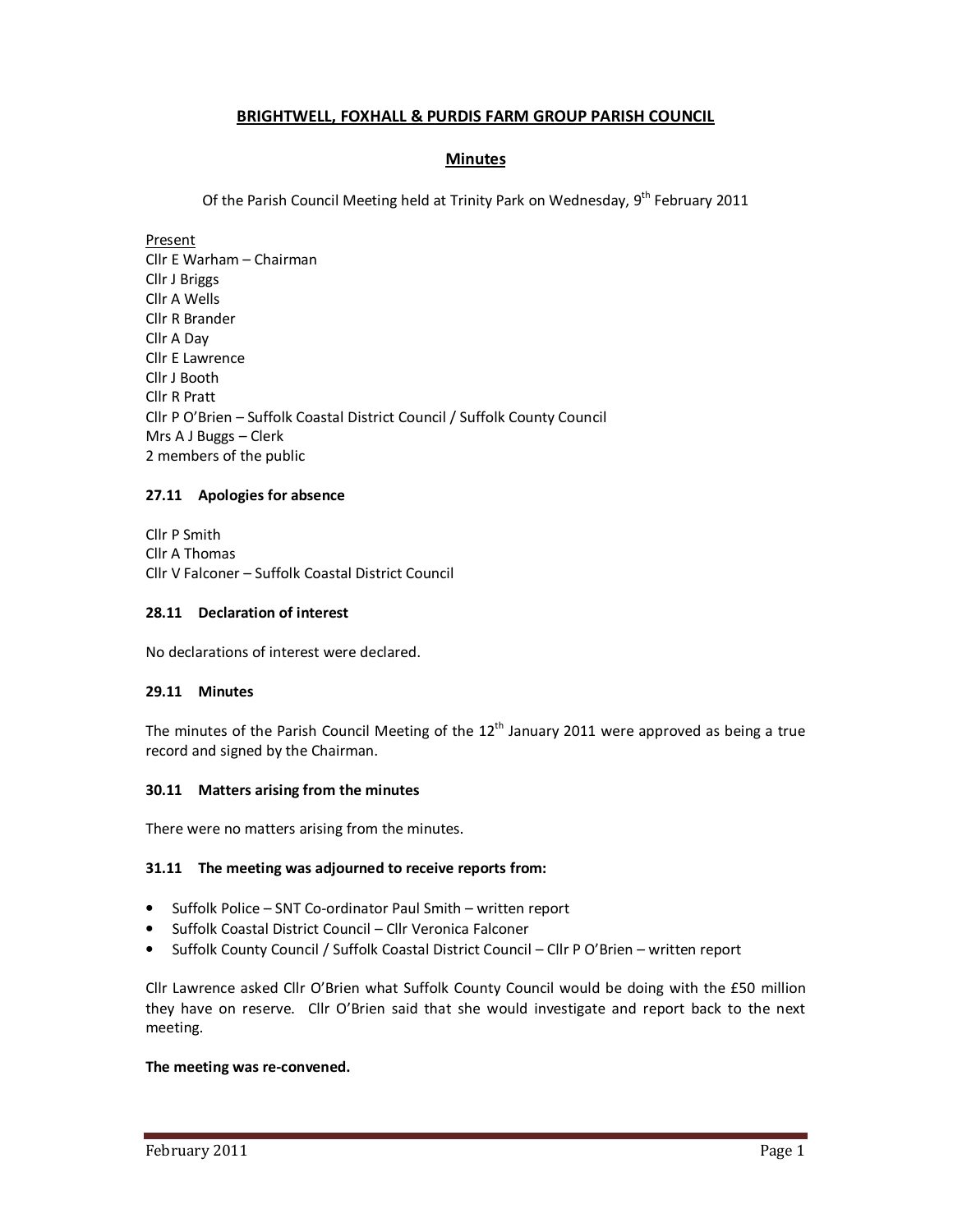## **31.11 Clerk's Report**

The Clerk's report had previously been circulated and it was agreed that some of the items should be discussed as per the agenda.

### 30 miles per hour Activated Sign

James Davison Road Safety Officer Engineering at Suffolk County Council had been contacted concerning the above.

James said that they were installing a number of speed activated signs in Suffolk which are designed to slow traffic down on a particular road in the same way as Murrills Road. James said that activated signs cannot be used to slow down traffic approaching a zebra crossing. James also said that if there are issues relating to drivers not stopping for the crossing these issues should be raised with the police because drivers would be breaking the law and it should not be down to a speed activated sign to try to stop drivers not stopping at the crossing.

Highways have consulted with neighbours by sending out letters so local residents are aware of the situation.

SCC has thoroughly investigated the location and there are certain points where they cannot install a sign due to the grass verge etc.

The Clerk also reported that she had received an email from PC Paul Smith regarding Mr Burley's complaint concerning speeding vehicles in Murrills Road. PC Smith has forwarded the complaint to the Community Speed Watch Suffolk County Council link who have new guidelines and protocol for all speeding complaints.

#### Pedestrian Crossing Lights – Murrills Road

The light bulbs in the down lights on the pedestrian crossing have now been changed to the same colour.

#### New Service for SALC Members

SALC is facilitating an email group for councils that wish to correspond with each other on taking on additional services from other public service providers. Although, as it is topical, this is primarily dealing with Suffolk County Council's divestment programme (libraries, open spaces, etc), it will also incorporate delegated services such as toilets, leisure facilitates, etc. The Parish Council can sign up for this service if required.

#### Recycling Bank Provision

As part of their spending review, Suffolk Coastal District Council is streamlining the service of the provision and management of the recycling bank network. For this reason, it has been decided to cease the provision of recycling banks for paper and cans with effect from  $1<sup>st</sup>$  April 2011. Residents are urged to continue to recycle paper and cans by making full use of the kerbside service.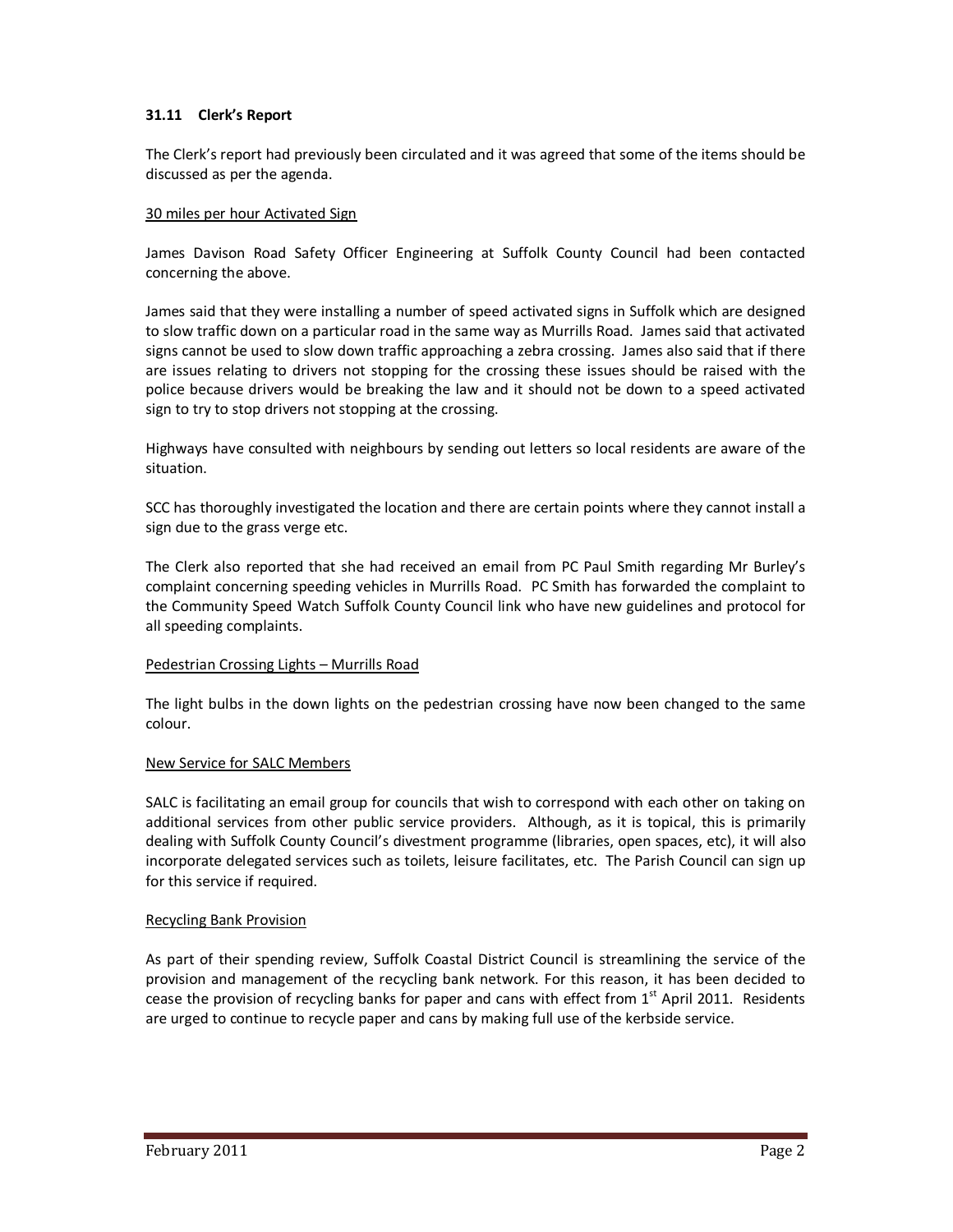## Litter Action – Spring Clean Suffolk 2011

Suffolk Coastal District Council have joined with organisations to initiate Spring Clean Suffolk with the aim of the people of Suffolk helping to clean up our County and to address the culture of throwing litter down in our towns, villages, roads and countryside.

The Council is facilitating various litter-pick initiatives and is encouraging organisations and individuals to participate in what promises to be a range of well supported events.

If the Parish Council would like to organise a litter-pick then Suffolk Coastal District Council would be pleased to offer assistance.

### Advertising Banners J Sainsburys

It was agreed that the Clerk should write to Suffolk Coastal District Council Planning Department regarding the large number of advertising banners at the Sainsbury's site.

### National Grid seeks views on its approach to undergrounding cables

A News Release has been received from SALC regarding the undergrounding of cables. Unfortunately we have only just received this document. The consultation period lasts until the  $16<sup>th</sup>$ March 2011 and the National Grid would like feedback before publishing their revised approach to undergrounding in April.

### **32.11 Sewage pumping station adjacent to 199 Bucklesham Road**

Cllr Warham reported that since the work on the sewage pumping station had been completed, no further complaints had been received.

## **33.11 Sainsbury's roundabout complaint / Yellow Hatchings – Sainsbury's roundabout**

The Clerk reported that a report had been received from PC Paul Smith stating that Mr Burley had contacted him regarding the parking outside and opposite the Sainsbury's garage. PC Smith said that he had contacted Angie Rapley Suffolk County Council Highways. Whilst Angie Rapley appreciates that it may be thought that yellow lines may resolve the problem unfortunately there is no funding at the moment for this project. However, there may be funding available for small schemes from April but this request will have to be assessed against all the other requests for the area. With reduced funding at all levels she would not be able to confirm that this scheme would be promoted. However, this scheme has been added to the list of possible schemes. The issue of hatched markings at the roundabout has also been discussed with Angie Rapley but the same position would apply.

Following discussions it was agreed that the Clerk should write to Angie Rapley stating that the area outside the garage is a bus route but there are no keep clear signs.

Cllr Adrian suggested that it might be worth while approaching J Sainsbury for funding for yellow lines.

#### **34.11 Murrills Road Play Area**

The Clerk reported that no further complaints had been received.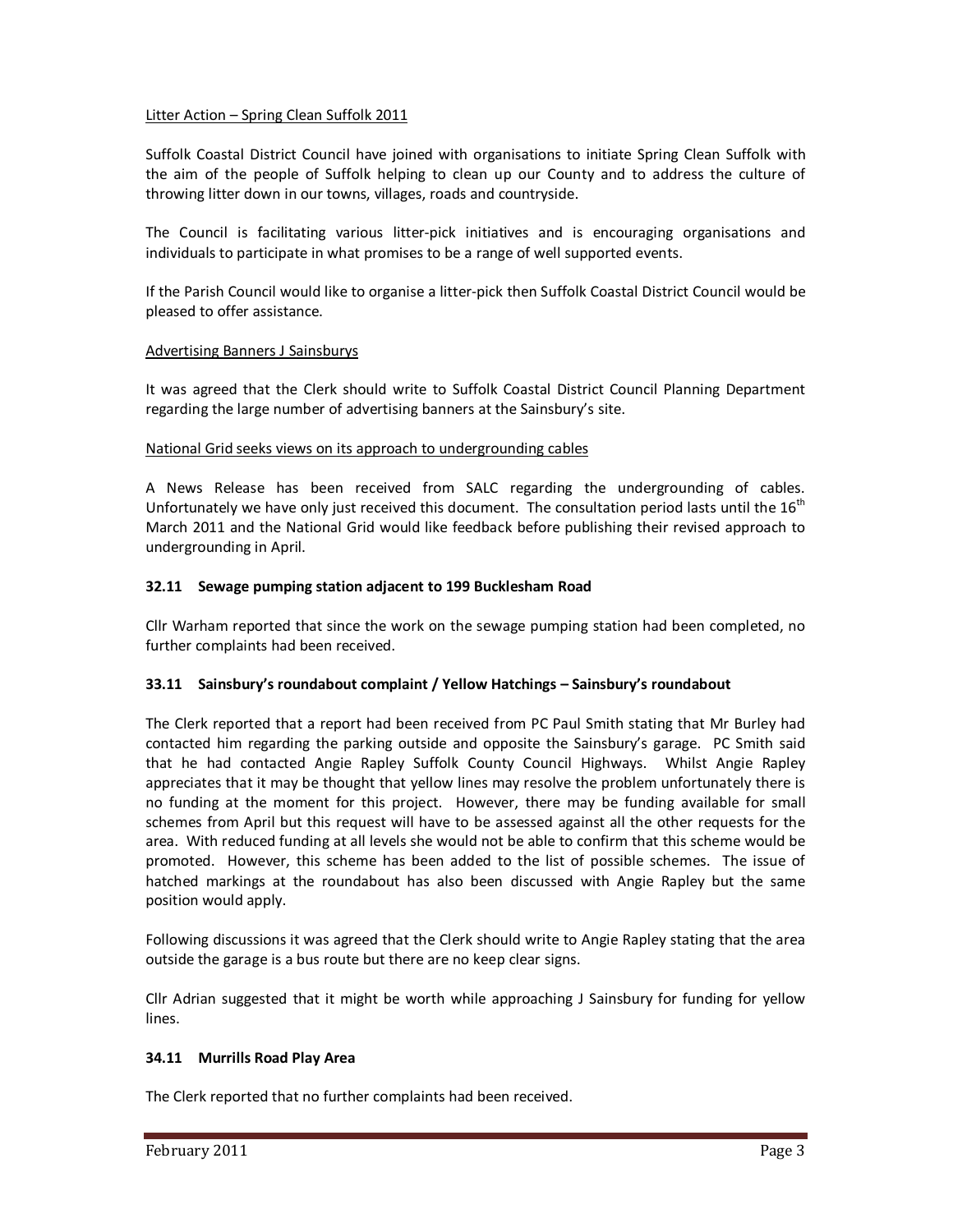## **35.11 Lay-by A1156**

The Clerk reported that PC Paul Smith had spoken to Jason Skilton Suffolk County Council Highways network improvements who states that as only one complaint has been received he is not in a position to consider the use and expense of public money to remedy the current position but would consider revisiting it if further complaints were to be received.

Jenny Woods parishioner who was present at the meeting agreed to endeavour to collect further evidence to put forward to Suffolk County Council. Evidence needs to be collected over a period of 2 months.

## **36.11 Purdis Farm Railway Noise**

Cllr Day reported that he had spoken to Network Rail who had agreed to send somebody out to his house to listen to the vibration.

Cllr Day said that he had contacted Paul Geater Evening Star who had expressed some interest and that he would be writing a formal letter to the Evening Star with a view to having the letter published.

## **37.11 Trees – Felixstowe Road**

The Clerk reported that no further information had been received from Martin Minta Suffolk Coastal District Council. It was agreed to refer this item until the next meeting.

## **38.11 Cars Parked in the Service Road Felixstowe Road (opposite John Banks Honda Garage)**

Cllr Day reported that the situation had significantly improved and that some of the cars from John Banks were being parked at Admiral Windows. Cllr Brander reported that Chris Busby Trinity Park would be happy to discuss leasing a piece of land to John Banks if they were to approach him.

## **39.11 Valley Works**

The Clerk reported that she had received a complaint from a parishioner concerning the use of Valley Works for Hammond lorries who are going into the site 24/7. Hammonds collects abandoned cars off the highway for disposal. The Clerk reported that she had contacted Patsy Dobson Planning Officer and Cllr Veronica Falconer Suffolk Coastal District Council concerning the complaint. A reply has been received from Cate Buck Enforcement Officer Suffolk Coastal District Council stating that she would be happy to revisit the site but that unless a breach of planning control is occurring, all that could be done would be to bring to the attention of the site owners the planning conditions attached to the site in relation to working hours, etc. Cate Buck has agreed to report back to the Parish Council when she has revisited the site.

Cate Buck has stated that if working hours are being breached, in order to take further action, the Council will require the complainants to fill out diary sheets over a number of weeks to prove that this is the case.

It was agreed that councillors would give copies of the diary sheets to the complainants to ask them to gather evidence to pass to the Enforcement Officer.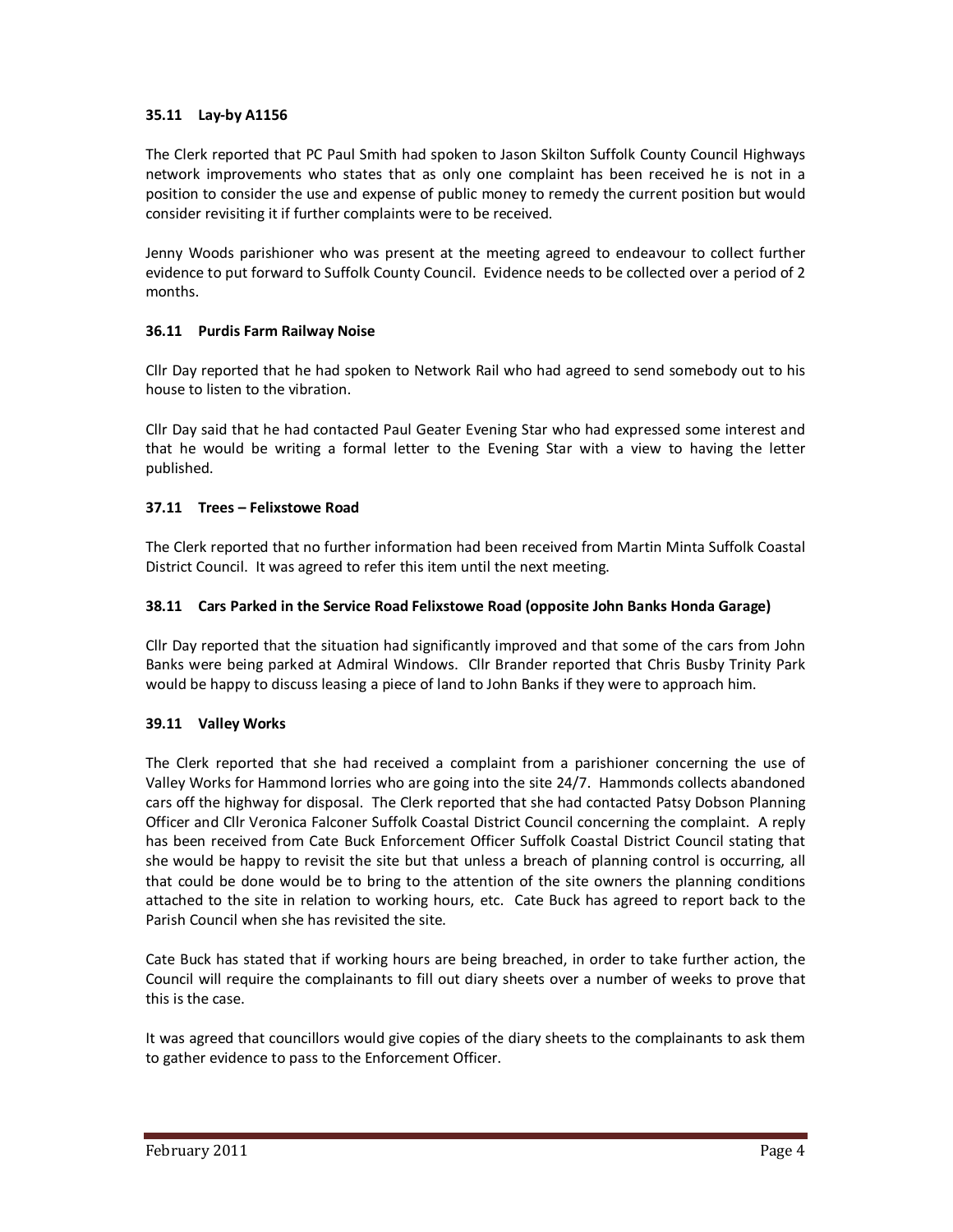## **40.11 Rout Farm**

The Clerk reported that Patsy Dobson Planning Officer Suffolk Coastal District Council had visited the site again and as a result had sent a Planning Contravention Notice (PCN) to Mr Rout regarding the caravans at the rear of Orwell Crossing Lorry Park and has 21 days to respond.

## **41.11 2001 Elections**

The Clerk reported that she had agreed to receive and deliver nominations. It is the intention of Suffolk Coastal District Council to send the Notice of Election to the Clerk to display on 18<sup>th</sup> March 2011. The nomination packs will be despatched to the Clerk at the beginning of March to ensure they were available to anyone wishing to stand. This will mean that nominations can be prepared well in advance of the Notice of Election.

The Clerk has been given the 30<sup>th</sup> March 2011 at 11.30 am as the date when all nominations have to be delivered to Suffolk Coastal District Council so councillors who are intending to stand for office again need to put a note in their diaries to make sure that the Clerk receives their nominations back before the 30<sup>th</sup> March. The Clerk will send a reminder by email during the preceding week. As soon as the nomination papers are received copies will be distributed to councillors.

### **42.11 Finance**

Income None

### Expenditure

Clerk's Salary and Expenses January 2011.

Cllr Warham proposed, seconded Cllr Wells that the expenditure should be approved – agreed.

#### **43.11 Correspondence**

The Clerk reported that all correspondence received had been forwarded to councillors during the month.

## **44.11 Meetings attended by councillors/Clerk**

None.

#### **45.11 Planning**

#### Suffolk Showground

Cllr Brander reported that Trinity Park Events were currently looking at whether they should apply for a single licence for a number of events this year or a general licence. It was proposed by Cllr Brander, seconded Cllr Wells that the Parish Council should write to Suffolk Coastal District Council and Cllr Veronica Falconer stating that the Parish Council would prefer a single licence for a number of events be granted.